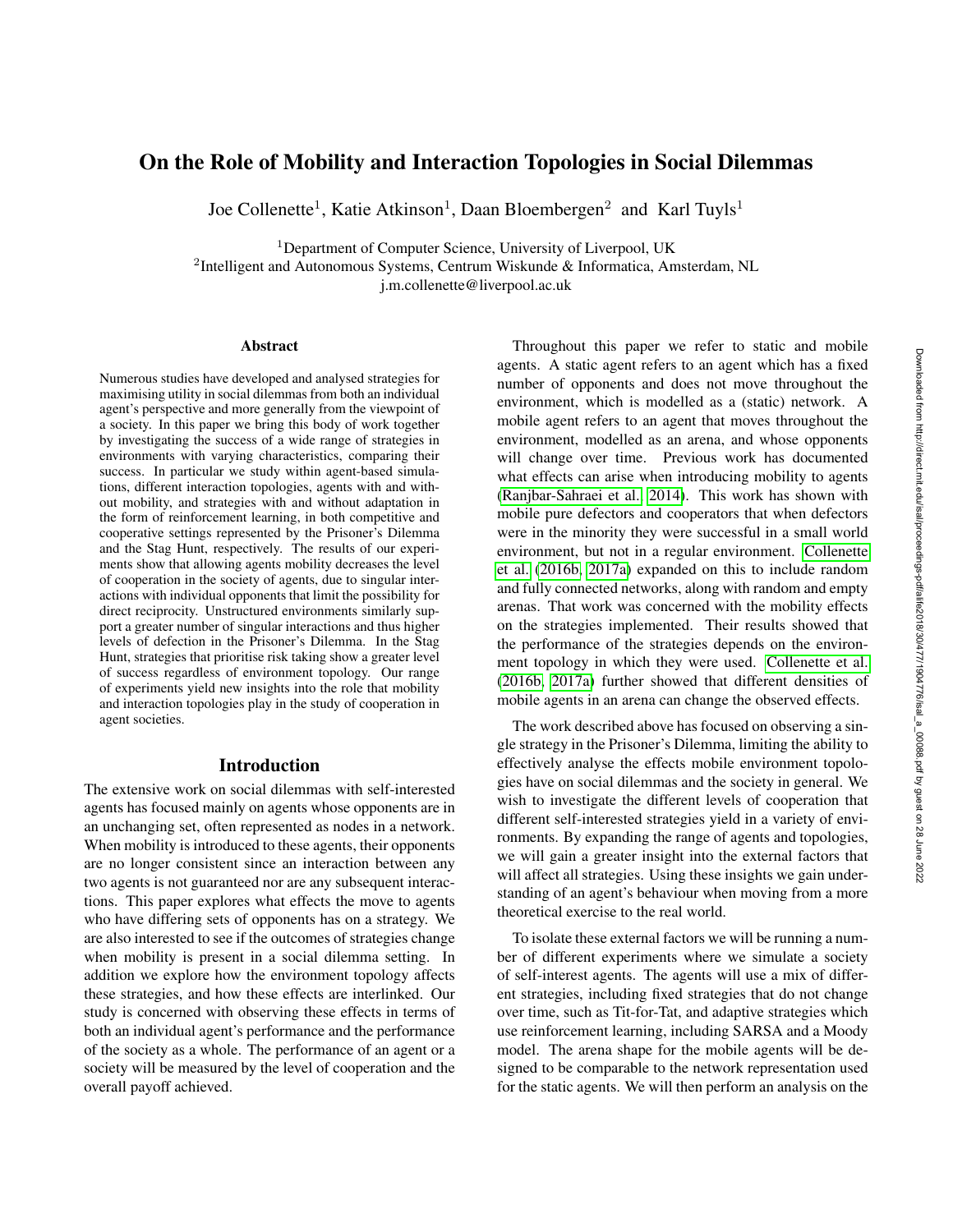Downloaded from http://direct.mit.edu/isal/proceedings-pdf/alife2018/30/477/1904776/isal\_a\_00088.pdf by guest on 28 June 2022 Downloaded from http://direct.mit.edu/isal/proceedings-pdf/alife2018/30/477/1904776/isal\_a\_00088.pdf by guest on 28 June 2022

|               |      | Coop Defect |            |     | Coop Defect |
|---------------|------|-------------|------------|-----|-------------|
| Coop          | 3, 3 | 0, 5        | $Coop$ 3.3 |     | 0.2         |
| <b>Defect</b> | 5.0  | 1. 1        | Defect     | 2.0 | 1. 1        |

<span id="page-1-0"></span>Table 1: Payoff matrix of the Prisoner's Dilemma (Left) and the Stag Hunt (Right).

level of cooperation the society has achieved along with the average payoff of both the individual agent and for the whole society. This analysis allows us to determine the effects of mobility and the effects of different environments allowing us to further expand on what needs to be taken into account when designing agents that will be placed in an arena.

We find that mobile agents show a lower level of cooperation when compared to static agents. This is due to mobile agents facing a larger range of opponents and interacting with these opponents fewer times than static agents. Mobile agents in an open arena will have a higher level of defection than in arenas with more obstacles, however this only results in an increase in the society's payoff in Prisoner's Dilemma and not the Stag Hunt in our scenarios. This difference is due to temptation payoff being higher than mutual cooperation in the Prisoner's Dilemma and lower in the Stag Hunt.

### Background and Related Work

### Social Dilemmas

Our study uses both the Prisoner's Dilemma and the Stag Hunt games. In both these social dilemmas two players have the choice of cooperation or defection. The choice is made simultaneously and without prior communication. The payoffs for both dilemmas are shown in Table [1.](#page-1-0)

In both dilemmas, both players choosing to cooperate will give the highest payoff for the group as a whole. In the Prisoner's Dilemma there is a strong incentive for a player to defect, which leads to a Nash Equilibrium of mutual defection, giving the worst outcome for the society. The Stag Hunt [\(Skyrms, 2004\)](#page-7-1) reduces the incentive to defect below the payoff that an agent would get for mutual cooperation, leading to two pure strategy Nash Equilibria. These are mutual cooperation and mutual defection. Each equilibrium has its own benefit and cost: if an agent chooses to cooperate there is the risk of losing all the payoff if the opponent chooses to defect. When the agent chooses to defect there is no chance of the agent losing its payoff, however it will have given up the chance for the highest payoff, making this the risk-dominant strategy.

Exploring how cooperation can evolve between groups of self-interested agents has been an active topic of research [\(Axelrod and Hamilton, 1981;](#page-6-2) [Santos et al., 2008;](#page-7-2) [Bloem](#page-6-3)[bergen et al., 2014;](#page-6-3) [Skyrms, 2004;](#page-7-1) [Bolton et al., 2016\)](#page-6-4). We adopt this model of interaction so we can expand on the body of knowledge in regards to how the nature of this interaction

changes when deployed in different environments.

### **Networks**

Throughout this work we will be conducting experiments with different interaction topologies, modelled as networks. Each node in our networks will represent an agent with the edges of the network allowing interactions to take place between the two connected agent nodes. In order to make a meaningful analysis between mobile arenas and networked interactions, we will be using the effective degree of the mobile arena to construct our networks, where the degree is the number of unique agents they faced in an arena.

We use networks with different structural properties in our work, namely: Small world networks [\(Watts and Strogatz,](#page-7-3) [1998\)](#page-7-3), which are networks with high clustering and small characteristic path length, intuitively this is a network where the nodes have very few neighbours but the distance between any two given nodes is also small; the fully connected network, also known as a complete network, in which every node is connected to every other node; random networks, where the edges of the network are randomly distributed; and regular networks, in which all nodes have the same degree. In this work we will focus on random regular networks, where the connections to specific nodes may differ, but the degree of each node will be the same, allowing us to make a meaningful comparison with the regular arena. We acknowledge that scale-free networks are an important part of exploring network interactions (Barabási, 2009), however we wish to expand upon the current knowledge, by allowing direct comparisons with previous work.

[Collenette et al.](#page-6-0) [\(2016b\)](#page-6-0); [Ranjbar-Sahraei et al.](#page-7-0) [\(2014\)](#page-7-0) focused on analysing a small subset of possible strategies, within regular and small world environments. [Collenette](#page-6-1) [et al.](#page-6-1) [\(2017a\)](#page-6-1) provide an initial analysis on random and empty environments. The aim of this work is to generalise these effects for social dilemma scenarios. [Ranjbar-Sahraei](#page-7-0) [et al.](#page-7-0) [\(2014\)](#page-7-0) showed that there is a difference between regular and small world arenas for the Prisoner's Dilemma; exploring this difference allows us to better consider the success of the strategies utilised. We can then use the found differences to better evaluate these strategies when moving from the more theoretical background of static networks to the "agents in the field" type of arenas. Previous work has shown that decreasing the available area to move around in arenas with the same topology reduces the variance in payoff between agents [Collenette et al.](#page-6-1) [\(2017a,](#page-6-1) [2016b\)](#page-6-0).

When considering the Prisoner's Dilemma in networks, previous work has shown that as the network connectivity increases in regular and small-world, the level of cooperation decreases, matching the Nash Equilibrium [\(Santos and](#page-7-4) [Pacheco, 2005;](#page-7-4) [Lieberman et al., 2005;](#page-7-5) [Vukov et al., 2006;](#page-7-6) [Barrat and Weigt, 2000\)](#page-6-6). In random networks the level of cooperation in networks with low connectivity depends on the initial conditions of the agents. When the connectivity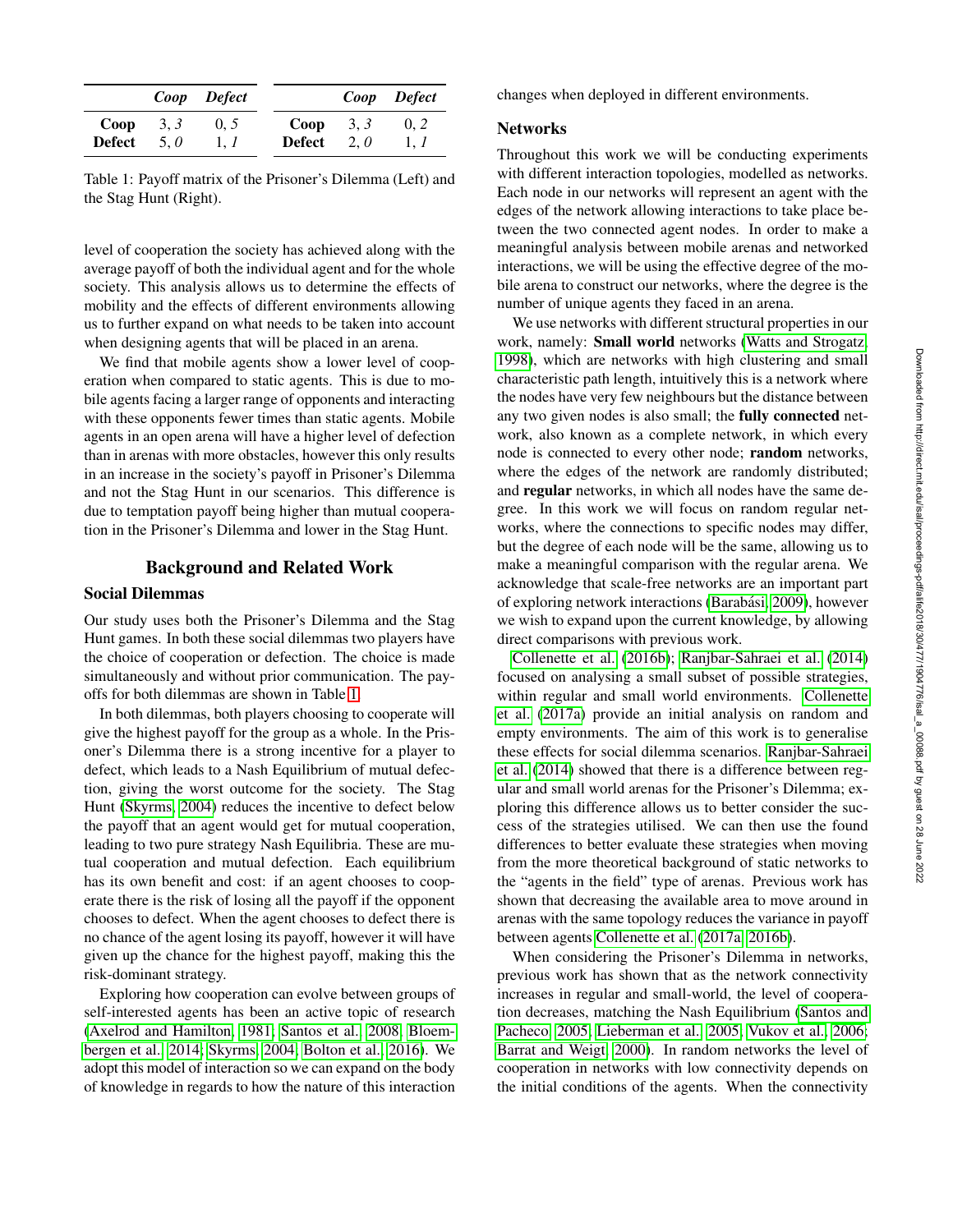is high, the level of cooperation is independent of the initial conditions (Durán and Mulet, 2005). For the Stag Hunt we see similar results where the level of cooperation is dependant on the network structure, with more connected networks showing lower levels of cooperation [\(Szolnoki and](#page-7-7) [Perc, 2009;](#page-7-7) [Starnini et al., 2011\)](#page-7-8).

#### **Strategies**

In our experiments we will be including a number of different strategies, which we have split into two different types. The first type we define is the fixed strategies, which have a deterministic outcome. Secondly, we define the adaptive strategies which use reinforcement learning as part of their strategy. The fixed strategies include:

- Tit-For-Tat (TFT) Initially cooperates, then copies the opponent's last action [\(Axelrod and Hamilton, 1981\)](#page-6-2);
- Win-Stay Lose-Shift (WSLS) Initially cooperates, repeating the current action as long as it receives the highest payoff possible [\(Nowak et al., 1993\)](#page-7-9);
- Random Cooperates or defects with equal chance;
- Always Cooperate (ALL COOP) Always cooperates;
- Always Defect (ALL DEFECT) Always defects;
- Emotional Active Shown to be the most effective emotional strategy in an arena [\(Collenette et al., 2016a,](#page-6-8)[b\)](#page-6-0). This strategy will switch to cooperation when the opponent has cooperated twice in a row, and switch to defection when the opponent defects, named E2 in previous works [\(Lloyd-Kelly et al., 2012b,](#page-7-10)[a\)](#page-7-11);
- Emotional Trustful Identified as the most effective emotional strategy in a network [\(Lloyd-Kelly et al., 2012a,](#page-7-11)[b\)](#page-7-10), named E7 in that work. This strategy will switch to cooperation when the opponent cooperates, and switch to defection when the opponent defects three times in a row.

The adaptive strategies use reinforcement learning as their strategy. Reinforcement learning uses trial and error to learn about its environment and how to optimise agents' actions based on the current state of the environment, in order to yield the greatest payoff for themselves. Actions that return the highest payoff are reinforced, whereas actions which return a low payoff or punishments are reduced. For our experiments the states will be the opponents. The two adaptive strategies are:

SARSA This is an on-policy reinforcement learning algorithm [\(Sutton and Barto, 1998\)](#page-7-12). Definition [1](#page-2-0) shows the Q-Value update algorithm.

<span id="page-2-0"></span>**Definition 1.** Let S be the set of states with  $s \in S$ . Let A be the set of actions with  $a \in A$ . Let t be the time, r represent the reward,  $\alpha$  the learning step size and  $\gamma$  the discount factor of future rewards. Then, SARSA updates  $Q(s_t, a_t)$  using the following equation:

$$
Q(s_t, a_t) \leftarrow Q(s_t, a_t) + \alpha [r_{t+1} + \gamma Q(s_{t+1}, a_{t+1}) - Q(s_t, a_t)] \tag{1}
$$

Moody This is also a reinforcement learning algorithm that uses a model of mood in both its action selection and estimation of future rewards [\(Collenette et al., 2017b\)](#page-6-9). Definition [2](#page-2-1) gives the Q-Value update algorithm

<span id="page-2-1"></span>**Definition 2.** Let  $Mem_i^a$  be the set of rewards obtained by agent *i* when using action *a* where  $|Mem_i^a|$  is at maximum 20, and  $Mem_i^a(0)$  returns the most recent reward. Let  $m_i$  return the mood of agent i.

<span id="page-2-2"></span>
$$
Q(s_t, a_t) \leftarrow Q(s_t, a_t) + \alpha[r_{t+1} + \gamma \Psi - Q(s_t, a_t)]
$$

$$
\Psi = \left(n \sum_{0}^{\beta} M e m_i^a(n)\right) / \beta
$$

$$
\beta = c e i l (|M e m_i^a| / \alpha_i)
$$

$$
\alpha_i = (100 - m_i) / 100
$$

Equation [2](#page-2-2) shows how the moody agent evaluates its expected payoff by taking the average of the previous interactions for that agent and action, where  $Mem_i^a$  is an array of payoffs from each agent and action pair. How far back the agent looks is adjusted by the mood level, with higher moods looking at fewer previous interactions. For example if the mood  $(m_i)$  is 25 then  $\beta$  is 75% of the number times the agent has faced an opponent.  $\Psi$  is the mean payoff the agent received against that opponent and action for the last 75% interactions with that opponent.

For the emotional strategies the initial action will be split equally between cooperation and defection. For the adaptive strategies the initial action will have an equal chance of cooperation or defection. The adaptive strategies' initial Q value for an action will be set to the first payoff they receive for that state action pair. We do this as [Shteingart et al.](#page-7-13) [\(2013\)](#page-7-13) shows that this best reflects how people learn which action to take when given a choice between a risky or safe option. [Collenette et al.](#page-6-9) [\(2017b\)](#page-6-9) states that reflecting psychology is a requirement for the moody strategy and applying this to SARSA allows a meaningful comparison between them.

In our adaptive agent the action selection strategy will use the  $\epsilon$ -greedy method, which selects a random action with probability  $\epsilon$ , and the action with the highest Q-Value with probability  $1 - \epsilon$ . We set  $\epsilon = 0.1$  for both adaptive agents. The moody strategy can adapt the value of  $\epsilon$  depending on the value of the mood: when the agent is in a neutral mood, no change will be made.  $\epsilon$  increases in line with how strongly the mood is felt, and gives a change of changing an action that is in conflict with the current mood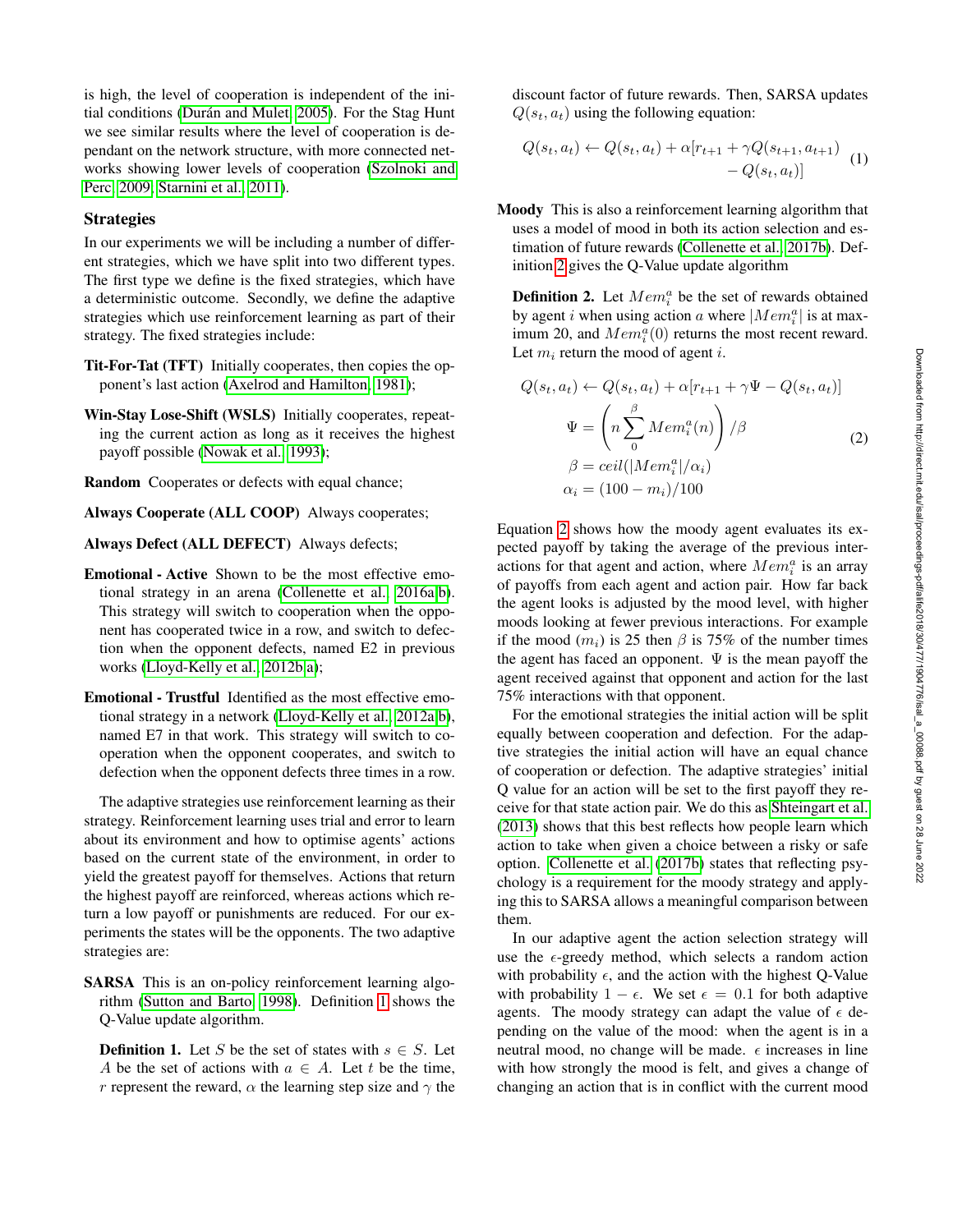

<span id="page-3-1"></span>Figure 1: Fully connected, Regular, Small World, and Random environments (left to right). Example networks (top) and corresponding arenas (bottom)

of an agent. When the mood is high and the agent is defecting,  $\epsilon$  increases the chance of cooperation. When the mood is low and the agent is cooperating,  $\epsilon$  increases the change of defection. [Collenette et al.](#page-6-9) [\(2017b\)](#page-6-9) gives the formal definitions of the algorithm. We have altered one step of the mood update algorithm so that the mood reduces quicker when a poor outcome is obtained at high mood levels. This is achieved by altering the mood by the difference between the reward and the perceived average. Previously the reward was altered by the difference between the perceived average and the actual average. This is shown in Definition [3,](#page-3-0) which shows how the mood level goes up by the size of the payoff, including any adjustments that the Homo Egualis equation [\(Fehr and Schmidt, 1999\)](#page-6-10) makes to the agent's perception of the reward. The Homo Egualis equation is an inequity aversion model, which models what the value received would be perceived as, when taking into context what other people have received.

<span id="page-3-0"></span>**Definition 3.** Let I be the set of agents where  $i, j \in I$  where j is the opponent,  $m_i$  be the mood of agent i, t denotes time.  $r_i^t$  denotes the payoff of agent i at time t.  $\Omega_{i,j}^t$  denotes the Homo Egualis equation [\(Fehr and Schmidt, 1999\)](#page-6-10) for agents'  $i$  and  $j$  at time  $t$ .

$$
m_i^t = m_i^{t-1} + (r_i^{t-1} - \Omega_{i,j}^{t-1})
$$
\n(3)

The agents will be able to differentiate between opponents, each strategy will be applied to each agent individually and for the adaptive agents the opponent will represent the state. We set the learning rate as  $\alpha = 0.1$  and the discount rate to  $\gamma = 0.95$ .

### Experiment Setup

As previously noted, the environments we will be conducting our experiments in are using the fully connected, regular, small world, and random networks. Examples of the networks are shown in Figure [1.](#page-3-1) A fully connected network is equivalent to an empty environment (no blocks), as the agents have an equal chance of meeting any other agent.

In the random environment 20 blocks are placed randomly around the environment, leaving 36% of the environment available for movement. For the static equivalent we will use the Erdős-Rényi method (Erdős and Rényi, [1959\)](#page-6-11) to generate a random network with a component of one, where each edge has a 36% chance of being generated.

To calculate the degree needed to generate the random regular network, we obtain the average number of unique opponents faced by an agent in the mobile arena. To ensure that this number is an accurate representation, we exclude any opponents who are faced once only. We use the algorithm described by [Steger and Wormald](#page-7-14) [\(1999\)](#page-7-14) which generates a random regular network in a relatively quick time [\(Kim and Vu, 2003\)](#page-6-12), also we ensure the graph has a component of one. Using the method for obtaining the degree as before, we construct the random small world network using the Watts-Strogatz method [\(Watts and Strogatz, 1998\)](#page-7-3). This is constructed as a ring network where the edges in the graph have a rewiring probability of 40%. That is, each connection has a 40% chance of changing to a different agent. Examples of each of the static networks are given in Figure [1.](#page-3-1) Where a 0% rewiring probability is a ring network and a 100% rewiring probability is a random network, with any number between producing a small world network.

Our experiments use 108 agents each using a single strategy. Each strategy will be represented equally. The agents' initial positions are randomised for each run, in both the network and the mobile arenas. In the arenas, shown in Figure [1,](#page-3-1) the agents move randomly around the environment. The agents have basic obstacle avoidance and generate a random heading between -45◦ and 45◦ each second to allow a random walk. An interaction occurs when two agents are facing each other and are closer than 20cm. Interactions may happen after each second, after which they are given two seconds where they may not interact. This prevents agents having more than one interaction while they are passing each other. The arenas will be simulated using e-pucks [\(Mondada et al., 2009\)](#page-7-15) in Stage [\(Vaughan, 2008\)](#page-7-16). The mobile agents will interact for 20 minutes, then the positions will be re-initialised while the agents will retain any knowledge they have accumulated, to allow agents sufficient chance to meet a range of opponents. We stop the simulation once the agents have converged. To calculate if convergence has occurred we take the proportions of mutual cooperation, mutual defection, and non-mutual outcomes of the 30 most recent 20-minute runs. We then compare this to the 10 most recent 20-minute runs and we say that convergence has occurred if the difference between the proportions calculated is within 0.005 of each other. We repeat the simulation 50 times in order to generate an accurate result on what proportions of actions the agents converge on.

For the networked experiments, the agents' positions are randomised in the network. As time has no true meaning in the network, an agent will interact with every neighbour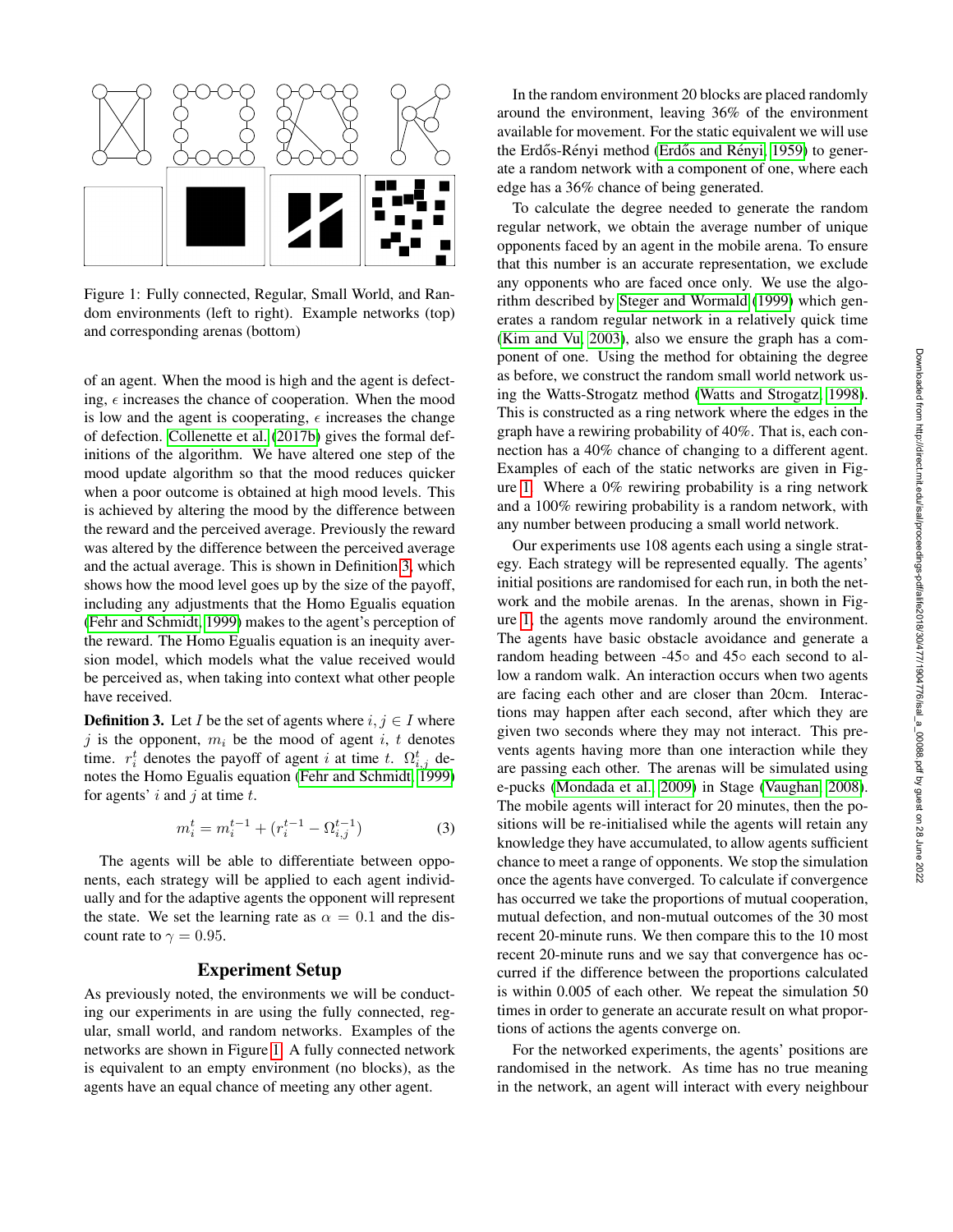the average number of times the mobile equivalent interacts with a specific agent. For example, if in the arena an agent will average 3 interactions with a specific opponent, then in the networked environment the agent will interact with each neighbour 3 times. This counts as a run, we then use the same convergence properties as before.

#### Hypotheses

We predict that networks will be more successful in supporting cooperation when compared to the arenas; this is hypothesis 1 (H1). This prediction is due to agents being able to retaliate against exploitative agents in a reliable manner, ensuring that cooperative agents will both receive a high average payoff as a pair. In arenas there is no guarantee that agents will meet the same agent more than once, allowing exploitative agents to be successful, as the opponent is unable to retaliate. We predict that this will lead to successful arena strategies being those which take advantage of agents met rarely while cooperating with agents met frequently. The TFT and Trustful strategies are effective in maintaining cooperation over time, and depending on their initial action can be effective in taking advantage in a one-shot interaction.

We expect there to be differences between the environments in terms of which environments support the highest levels of payoff. [Collenette et al.](#page-6-8) [\(2016a,](#page-6-8) [2017a\)](#page-6-1) have shown high levels of mobility are a factor in supporting higher levels of average payoff in arenas with mobile agents. That work leads us to expect that the empty environment will support the highest levels of average payoff; this is hypothesis 2 (H2). While the empty arena is represented by the fully connected network, we expect this network to achieve the lowest amount of cooperation and therefore payoff, as [Lieberman](#page-7-5) [et al.](#page-7-5) [\(2005\)](#page-7-5) show on networked interactions; this is hypothesis 3 (H3).

# Results and Analysis

We examine the level of cooperation achieved by the society in each environment. Figure [2](#page-4-0) show the results for the Prisoner's Dilemma (Top) and the Stag Hunt (Bottom). The level of cooperation is given as a percentage where 100% represents that every outcome was mutual cooperation for that particular run. These figures support our hypothesis H3, as in both the Prisoner's Dilemma and Stag Hunt the network with the least amount of cooperation was the Fully Connected network. The level of cooperation increases with the level of randomness in the network construction, further supporting our hypothesis H3, and [Lieberman et al.](#page-7-5) [\(2005\)](#page-7-5).

In addition we note that arenas have a consistently lower level of cooperation and take longer to converge when compared to networked interactions (H1). To explore why this is the case, we look into the main difference between the two environments, namely the number of unique opponents the agents will face. Figure [3](#page-5-0) shows a histogram of how many unique opponents an agent faced, for each arena. Overlaying



<span id="page-4-0"></span>Figure 2: Proportion of mutual cooperation for each run, in each of the environments, for the agents playing the Prisoner's Dilemma (Top) and the Stag Hunt (Bottom).

is a second histogram which excludes any opponent they interacted with exactly once. When an agent interacts with an opponent exactly once we term this a *singular interaction*.

When we include the singular interactions, the range of agents faced does not line up with the expected distributions for the different arena structures. Across the networks we would expect a singular peak in the histogram which would lean further right as the arena becomes more open. Excluding the singular interactions these figures show that the shape of the environment affects the number of opponents as would be expected, with an agent in the empty environment interacting with the largest range of agents and the random environment facing the smallest range, in-line with expectations as this mimics the static networks. A significant factor can be seen in how the number of opponents decreases greatly when we exclude singular interactions.

What the above means for the agents is that when mobility is introduced there are effectively both the iterative social dilemmas and one-shot social dilemmas being played at same time, with no knowledge on which is being played. Agents are able to take advantage of some opponents without retaliation, allowing defectors to go unpunished. Mutual cooperation is harder to sustain as cooperating agents can effectively be split up, as they may not interact with each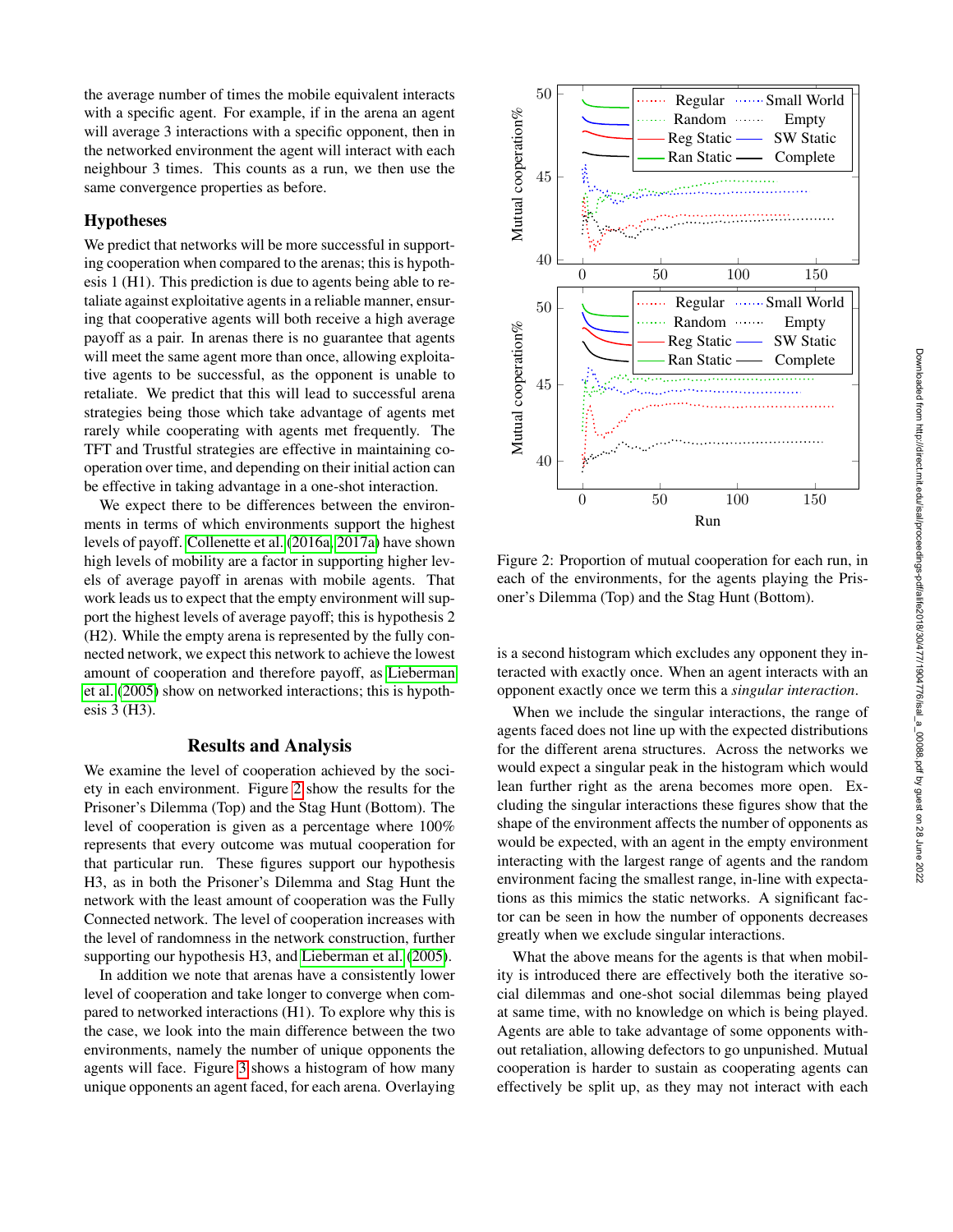

<span id="page-5-0"></span>Figure 3: Histogram of unique opponents faced in the empty, regular, small world, and random environments (top to bottom), including and excluding singular interactions



<span id="page-5-1"></span>Figure 4: Average Scores for each environment in the Prisoner's Dilemma (Top) and the Stag Hunt (Bottom)

other again. The average range of opponents is 89 (14.65 standard difference) in the mobile arenas, with an average of 76.5 (32 standard difference) in the static environments. The larger range of opponents in the mobile environment extends the convergence time, along with the irregular number of interactions with a specific opponent.

### Payoffs

To analyse hypothesis H2 and H3 we look at Figure [4](#page-5-1) which shows the average score of the society of agents in the Prisoner's Dilemma (left) and the Stag Hunt (right), for each environment. The results in these figures allow us to reach an initial conclusion on hypothesises H2 and H3.

For hypothesis H3 we see that the fully connected network performed the worst with more randomised networks achieving higher scores in both the Prisoner's Dilemma and the Stag Hunt, validating this hypothesis. Hypothesis H2, where we expected the empty environment to perform best, is supported for the Prisoner's Dilemma but not for the Stag Hunt. This leads us to the conclusion that there does not seem to be a rule to directly relate the environment structure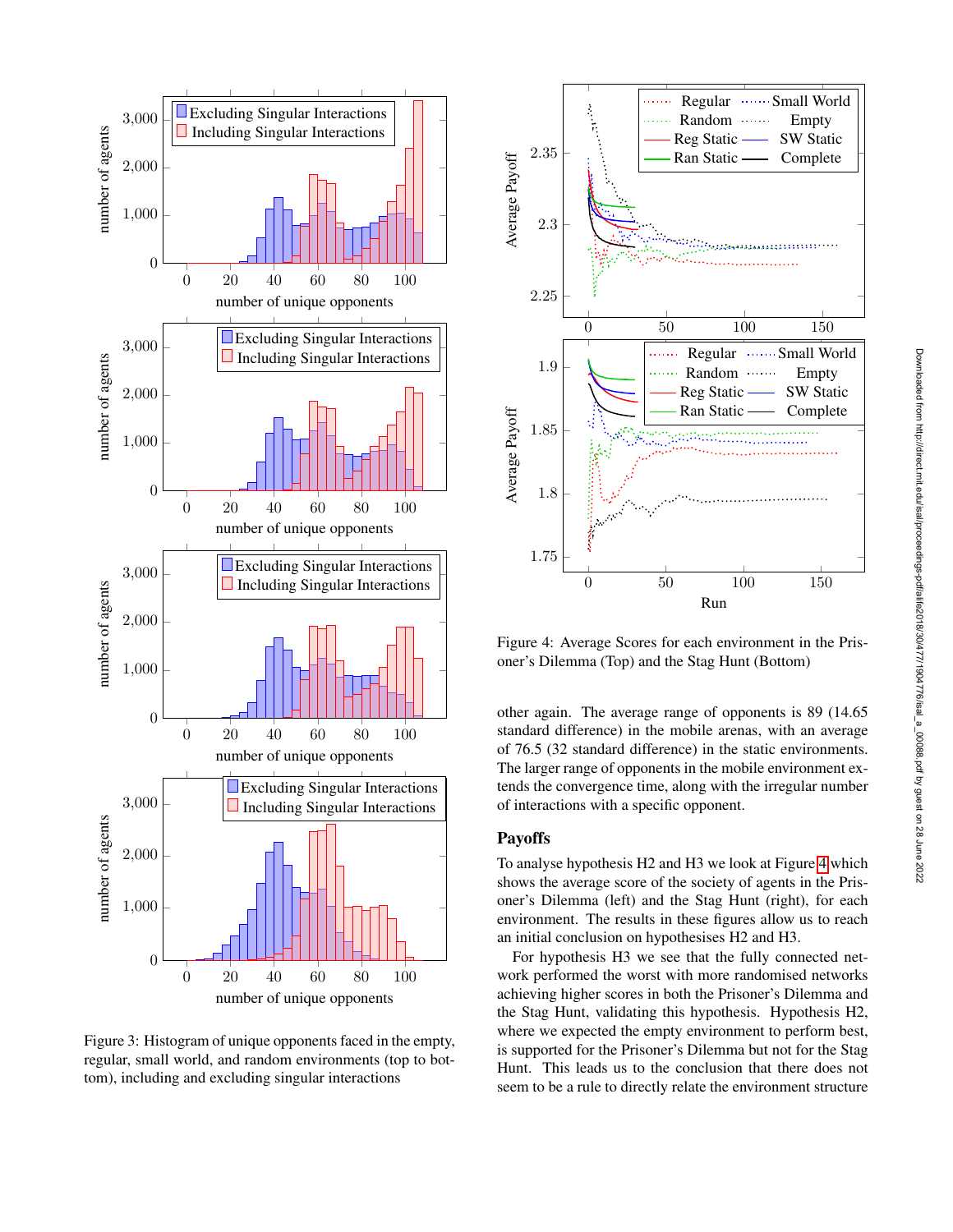and the average payoff. Rather than focusing on whether there exists an environment which can affect the payoff directly, we shall analyse why two different social dilemmas yield different orderings (in terms of society payoff) for the different arenas, by looking deeper into the form of the games, and the effects on individual strategies.

We show the average scores of each strategy in each environment along with what percentage of their chosen actions was to cooperate, for the Prisoner's Dilemma and the Stag Hunt, in Table [2.](#page-7-17) This allows us to see whether a majority of cooperation or a majority of defection is the most successful in our environments.

We see in the Prisoner's Dilemma that fully cooperative agents perform the worst. The empty arena supports high levels of average payoff for strategies that choose defection more often. This defection is not supported in the Stag Hunt, which supports cooperative strategies. This is due to the temptation payoff being higher than the mutual cooperation payoff for an individual agent in the Prisoner's Dilemma, since the empty arena supports a large range of opponents, with a significant number of them being one-shot interactions. The agent that defects does not receive any retaliation allowing it to achieve high levels of payoff. The more cooperative agents do not receive a reduction in payoff as large as the increase in payoff that less cooperative agents receive in the other arenas, allowing the empty arena to yield the highest average payoff.

The above effect is not seen in the Stag Hunt as the temptation payoff is less than the mutual cooperation payoff. Since defecting still receives less retaliation in the empty arena this does not result in the increased payoff that would be expected in the Prisoner's Dilemma. In general we see that the environment has less of an effect on the strategies in the Stag Hunt. This highlights how the payoff matrix of a social dilemma and the environment are interlinked. We note that TFT was the most successful as per [Axelrod and Hamil](#page-6-2)[ton](#page-6-2) [\(1981\)](#page-6-2), and that Trustful was also a successful strategy across both social dilemmas, supporting H1 further.

## **Conclusion**

We have conducted experiments with a number of different strategies, evaluating them in the Prisoner's Dilemma and the Stag Hunt games. The agents have played the games in a number of different network topologies and their equivalent arenas with mobile agents. Through these experiments we have shown how arenas lower the average payoff, the level of cooperation, and increase convergence times when compared to the equivalent static network. We can attribute this to an inherent property of mobility in an arena, namely the range of opponents that will be faced and how a number of them will only be faced once, effectively making them one-shot interactions and thus limiting an agent's ability to retaliate against defection.

We have shown that the more open an arena, the larger

the range of opponents and number of singular interactions. For an agent to take advantage of the lack of retaliation, the payoff matrix needs to also support defection over cooperation for an individual agent. The Prisoner's Dilemma has this support so defecting agents achieve high levels of payoff in the empty arena. Conversely the Stag Hunt does not have this support as the temptation payoff is lower than the mutual outcome payoff for an individual agent.

We believe that our results are relevant for agent designers transferring theoretical network interactions into real world practical environments. Future work will consider a wider range of environment topologies to support this aim by further generalising the work.

#### References

- <span id="page-6-2"></span>Axelrod, R. and Hamilton, W. D. (1981). The evolution of cooperation. *Science*, 211(4489):1390–1396.
- <span id="page-6-5"></span>Barabási, A.-L. (2009). Scale-free networks: A decade and beyond. *Science*, 325(5939):412–413.
- <span id="page-6-6"></span>Barrat, A. and Weigt, M. (2000). On the properties of smallworld network models. *The European Physical Journal B-Condensed Matter and Complex Systems*, 13(3):547–560.
- <span id="page-6-3"></span>Bloembergen, D., Ranjbar-Sahraei, B., Bou Ammar, H., Tuyls, K., and Weiss, G. (2014). Influencing social networks: An optimal control study. In *Proc of ECAI'14*, pages 105–110.
- <span id="page-6-4"></span>Bolton, G. E., Feldhaus, C., and Ockenfels, A. (2016). Social interaction promotes risk taking in a stag hunt game. *German Economic Review*, 17(3):409–423.
- <span id="page-6-8"></span>Collenette, J., Atkinson, K., Bloembergen, D., and Tuyls, K. (2016a). The effect of mobility and emotion on interactions in multi-agent systems. In Pearce, D. and Pinto, H. S., editors, *Proc of STAIRS'16*, pages 39–50. IOS Press.
- <span id="page-6-0"></span>Collenette, J., Atkinson, K., Bloembergen, D., and Tuyls, K. (2016b). Mobility effects on the evolution of co-operation in emotional robotic agents. In *Proc of ALA'16*.
- <span id="page-6-1"></span>Collenette, J., Atkinson, K., Bloembergen, D., and Tuyls, K. (2017a). Environmental effects on simulated emotional and moody agents. *The Knowledge Engineering Review*, 32.
- <span id="page-6-9"></span>Collenette, J., Atkinson, K., Bloembergen, D., and Tuyls, K. (2017b). Mood modelling within reinforcement learning. In *Proc of ECAL'17*, pages 106–113. MIT Press.
- <span id="page-6-7"></span>Durán, O. and Mulet, R. (2005). Evolutionary prisoner's dilemma in random graphs. *Physica D: Nonlinear Phenomena*, 208(3):257–265.
- <span id="page-6-11"></span>Erdős, P. and Rényi, A. (1959). On random graphs i. Publ. Math. *Debrecen*, 6:290–297.
- <span id="page-6-10"></span>Fehr, E. and Schmidt, K. M. (1999). A theory of fairness, competition, and cooperation. *Quarterly journal of Economics*, 114:817–868.
- <span id="page-6-12"></span>Kim, J. H. and Vu, V. H. (2003). Generating random regular graphs. In *Proceedings of the thirty-fifth annual ACM symposium on Theory of computing*, pages 213–222. ACM.